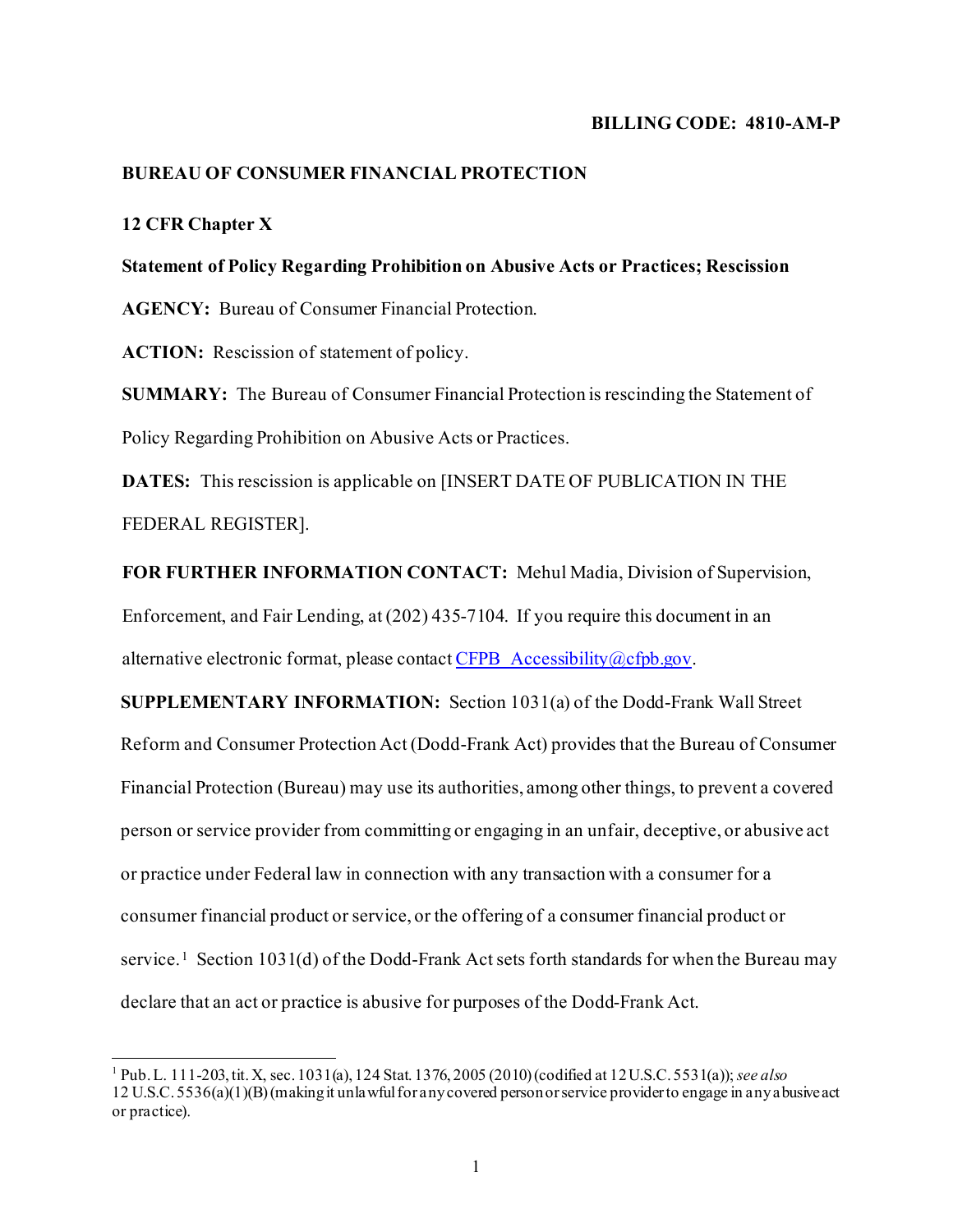On January 24, 2020, the Bureau announced a policy statement entitled "Statement of Policy Regarding Prohibition on Abusive Acts or Practices" (Policy Statement), which provided a framework for the Bureau's exercise of its supervisory and enforcement authority to address abusive acts or practices. [2](#page-1-0) Specifically, the Policy Statement provided that the Bureau intended to apply the following three principles during its supervision and enforcement work. *First*, the Bureau stated that it intended to focus on citing conduct as abusive in supervision or challenging conduct as abusive in enforcement if the Bureau concluded that the harms to consumers from the conduct outweighed its benefits to consumers.[3](#page-1-1) *Second*, the Bureau stated that it would generally avoid challenging conduct as abusive that relied on all or nearly all of the same facts that the Bureau alleged are unfair or deceptive. [4](#page-1-2) The Bureau stated that where it nevertheless decided to include an alleged abusiveness violation, the Bureau intended to plead such claims in a manner designed to clearly demonstrate the nexus between the cited facts and the Bureau's legal analysis of the claim. The Bureau stated that, in its supervision activity, the Bureau similarly intended to provide more clarity as to the specific factual basis for determining that a covered person had violated the abusiveness standard.[5](#page-1-3) *Third*, the Bureau stated that it generally did not intend to seek certain types of monetary relief for abusiveness violations where the covered person was making a good-faith effort to comply with the abusiveness standard. [6](#page-1-4)

The Bureau asserted that the Policy Statement was necessary to address the uncertainty of the abusiveness standard based on the Bureau's conclusions that such uncertainty was "not

<span id="page-1-0"></span> $2$  85 FR 6733 (Feb. 6, 2020).

<sup>&</sup>lt;sup>3</sup> *Id.* at 6736.

<span id="page-1-2"></span><span id="page-1-1"></span> $^{4}$  *Id.*<br> $^{5}$  *Id.* 

<span id="page-1-4"></span><span id="page-1-3"></span>

<sup>6</sup> *Id.*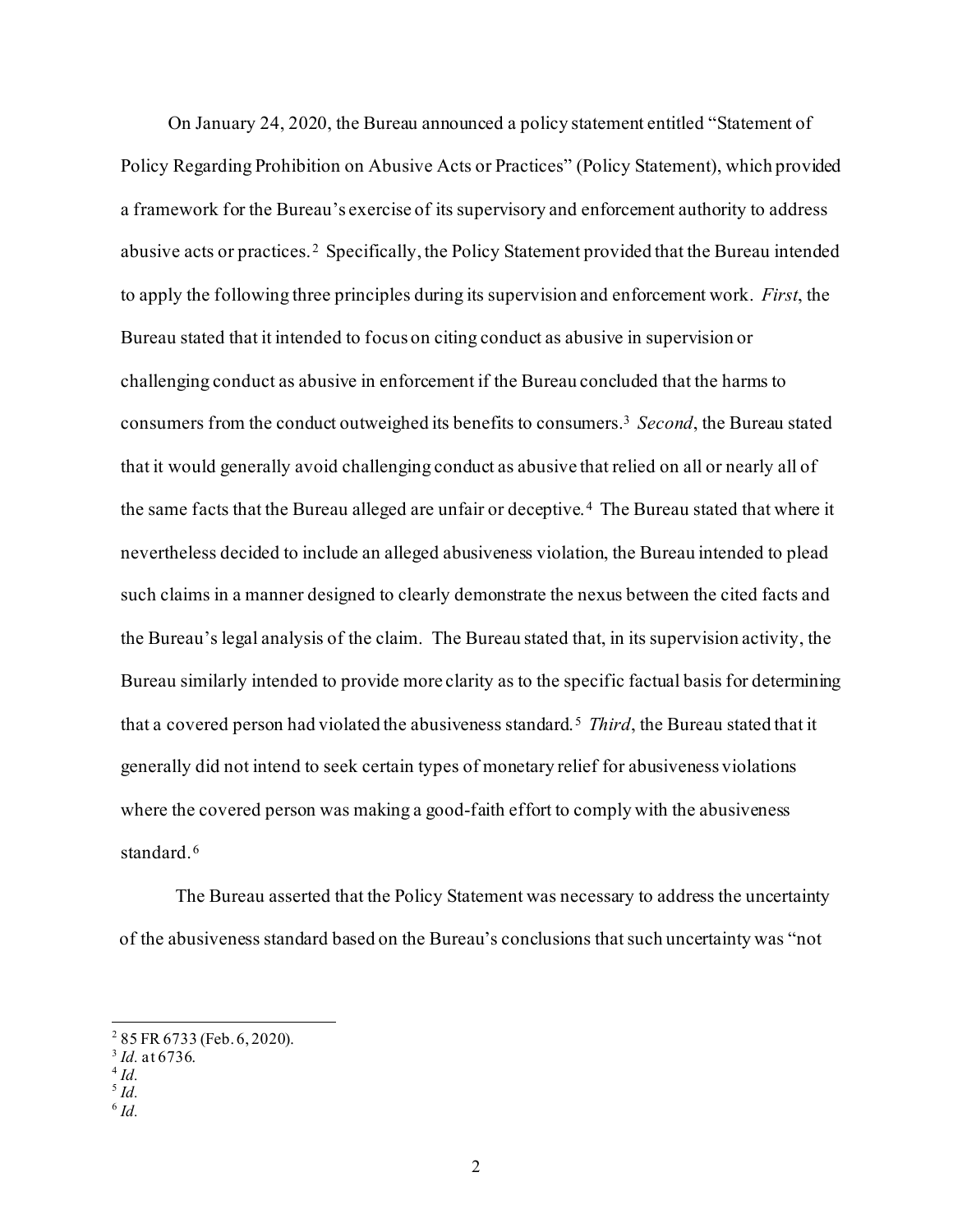beneficial," presented "significant challenges" to businesses, imposed "substantial costs, including impeding innovation," and may cause consumers to "lose the benefits of improved products or services and lower prices.["7](#page-2-0) As the Policy Statement referenced, some panelists at the Bureau's June 2019 Symposium on Abusive Acts or Practices urged the Bureau to resolve the abusiveness standard's uncertainty for these and other reasons,<sup>8</sup> while others expressed the view that the statutory definition of abusiveness is sufficiently clear and that no evidence supported the claims that the uncertainty had affected business practices, including chilling innovation.<sup>[9](#page-2-2)</sup>

Based on its review of, and experience in applying, the Policy Statement, however, the Bureau has concluded that the principles set forth in the Policy Statement do not actually deliver clarity to regulated entities. In fact, the Policy Statement's intended principles, including "making a good-faith effort to comply with the abusiveness standard," themselves afford the Bureau considerable discretion in its application and add uncertainty to market participants. Additionally, the Bureau's further consideration of and experience under the Policy Statement have led it to conclude that the intended principles have the effect of hampering certainty over time. Not asserting abusiveness claims solely because of their overlap with unfair or deceptive

<span id="page-2-2"></span><span id="page-2-1"></span><span id="page-2-0"></span> $\frac{7}{1}$  *Id.* at 6735-36.<br> $\frac{8}{1}$  *Id.* at 6735 n.16 (citing panelists from the Bureau's June 2019 Symposium on Abusive Acts or Practices). <sup>9</sup> See, e.g., Adam J. Levitin, "Abusive" Acts and Practices: Towards a Definition?, Written Submission Prepared for CFPB Symposium on "Abusive" at 6-7, 9[, https://files.consumerfinance.gov/f/documents/cfpb\\_levitin-written](https://files.consumerfinance.gov/f/documents/cfpb_levitin-written-statement_symposium-abusive.pdf)[statement\\_symposium-abusive.pdf](https://files.consumerfinance.gov/f/documents/cfpb_levitin-written-statement_symposium-abusive.pdf)(arguing that the "statutory language of the [Dodd-Frank Act] and the Bureau's enforcement actions to date provide a sense of the scope of 'abusive,'" that "[t]he Bureau would do better to allow the term to be better defined through the common law process," and that "there is no evidence that uncertainty on the issue is affecting business practices at all; the claims of certain trade associations on the matter are completely unsubstantiated"); Nicholas F.B. Smyth, presenting on behalf of Pennsylvania Attorney General Josh Shapiro, Statement submitted to the Bureau for the symposium on Abusive Acts or Practices at 1, 5 (June 25, 2019), [https://files.consumerfinance.gov/f/documents/cfpb\\_smyth-written-statement\\_symposium-abusive.pdf](https://files.consumerfinance.gov/f/documents/cfpb_smyth-written-statement_symposium-abusive.pdf)(asserting that the abusiveness standard "does not stifle innovation any more than the prohibitions on unfairness or deception do," and that "[e]very time Congress creates a new standard, there is a period of time when some uncertainty may exist as to what conduct violates that standard and what does not. This is perfectly normal, and the Courts are well equipped to interpret new standards.").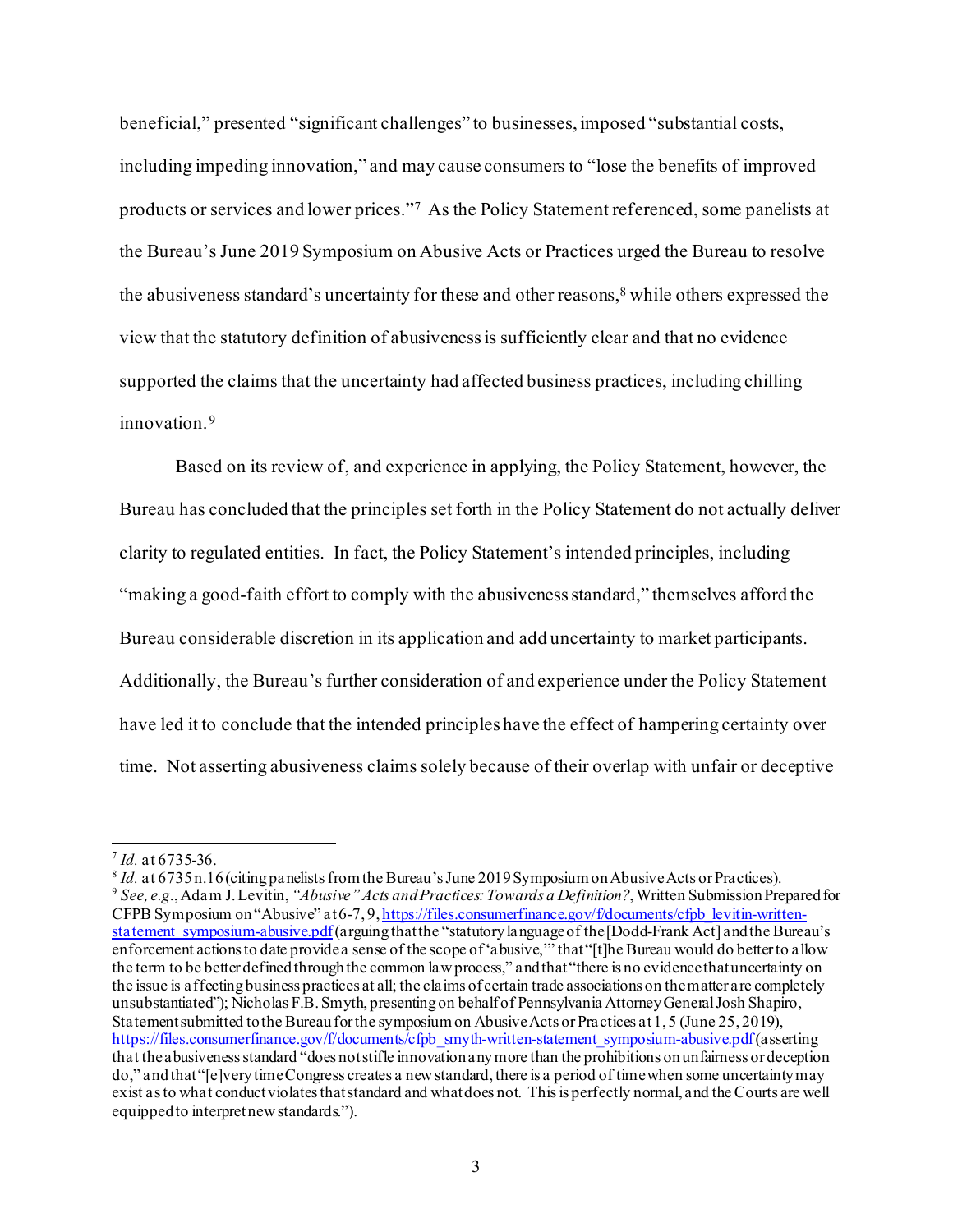conduct or based on the other intended principles articulated in the Policy Statement has the effect of slowing the Bureau's ability to clarify the statutory abusiveness standard by articulating abusiveness claims as well as through the ensuing issuance of judicial and administrative decisions. It is thus counterproductive to the purpose of the original Policy Statement.

The Policy Statement also provided that the Bureau intended to focus on citing conduct as abusive in supervision and challenging conduct as abusive in enforcement if the Bureau concluded that the harms to consumers from the conduct outweighed its benefits to consumers. This principle was intended to "ensure[] that the Bureau is committed to using its scarce resources to address conduct that harms consumers" and to ensure consistency across supervisory and enforcement matters.<sup>10</sup> The Bureau has concluded, however, that there is no basis to treat application of the abusiveness standard differently from the normal considerations that guide the Bureau's general use of its enforcement and supervisory discretion. The Bureau also did not find this principle helpful in practice.

Moreover, based on its review of, and experience in applying, the Policy Statement, the Bureau has concluded that the principles set forth in the Policy Statement have the opposite effect on preventing harm. One of the Bureau's statutory objectives is "ensuring that, with respect to consumer financial products and services . . . consumers are protected from unfair, deceptive, or abusive acts and practices and from discrimination."[11](#page-3-1) Declining to apply the full scope of the statutory standard pursuant to the policy has a negative effect on the Bureau's ability to achieve its statutory objective of protecting consumers from abusive practices. In particular, the policy of declining to seek certain types of monetary relief for abusive acts or

<span id="page-3-0"></span> $10$  85 FR at 6735-36.

<span id="page-3-1"></span> $11$  12 U.S.C. 5511(b)(2).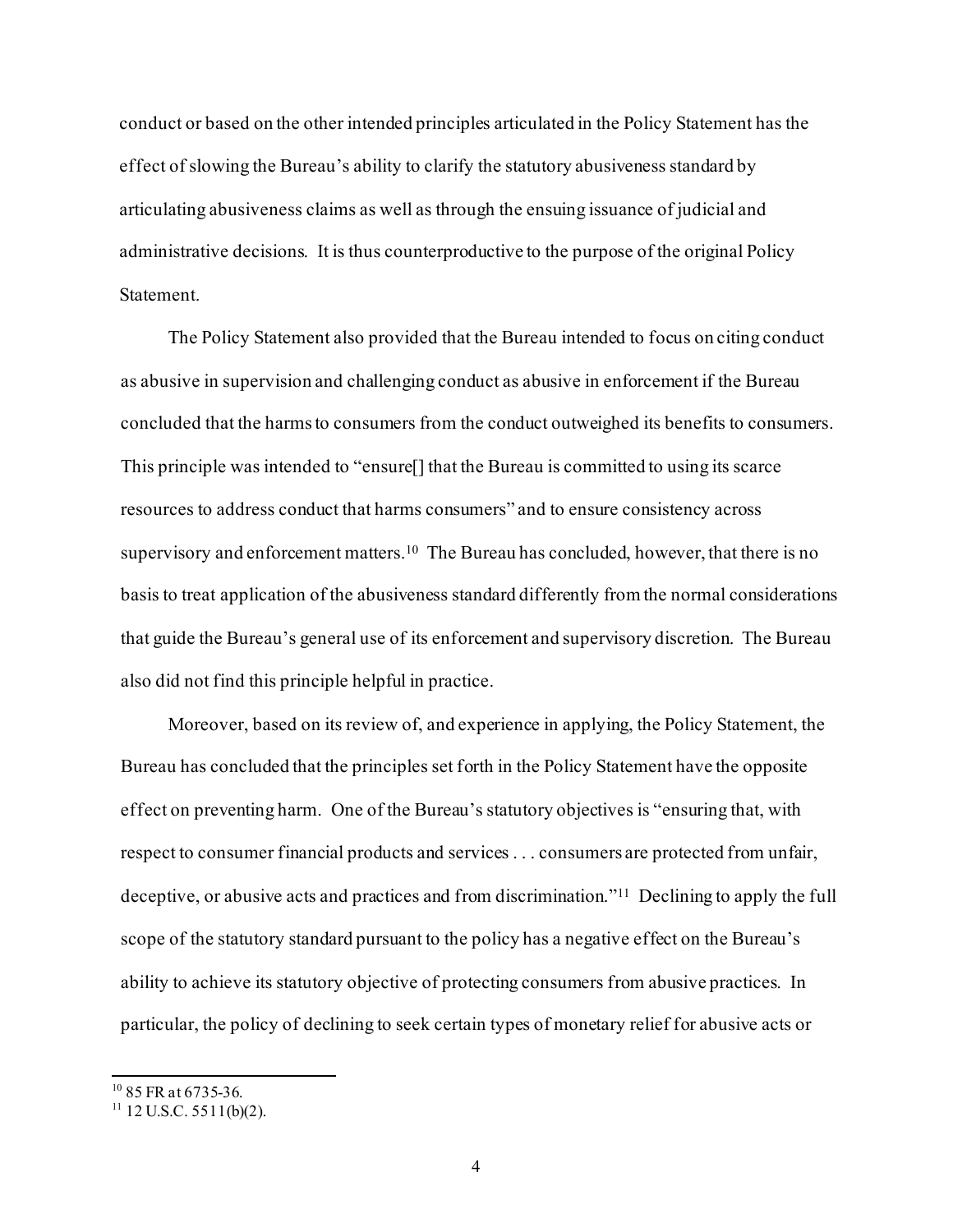practices—specifically civil money penalties and disgorgement—is contrary to the Bureau's current priority of achieving general deterrence through penalties and other monetary remedies and of compensating victims for harm caused by violations of the Federal consumer financial laws through the Bureau's Civil Penalty Fund. Likewise, adhering to a policy that disfavors citing or alleging conduct as abusive when that conduct is also unfair or deceptive is contrary to the Bureau's current priority of maximizing the Bureau's ability to successfully resolve its contested litigation, as it does not allow the Bureau to assert alternative legal causes of action in a judicial action or administrative proceeding. The Bureau's statutory purpose includes "ensuring . . . that markets for consumer financial products and services are fair, transparent, and competitive."[12](#page-4-0) Declining to cite or penalize conduct as abusive based on the articulated principles in the Policy Statement may also skew the consumer financial marketplace, to the detriment of market participants who do not act abusively. The Bureau will, of course, continue to engage in typical prosecutorial discretion as appropriate and can use that discretion to marshal its resources effectively.

The Policy Statement was not required under the abusiveness standard set forth in the Dodd-Frank Act. The statutory standard for what the Bureau has authority to declare an "abusive act or practice" is set forth in section 1031(d) of the Dodd-Frank Act. The Policy Statement stated an intent to refrain from applying the abusiveness standard even when permitted by law. Had Congress intended to limit the Bureau's authority to apply the full scope of the abusiveness standard, it could have prescribed a narrower abusiveness prohibition, but it did not. As the Policy Statement itself acknowledged, courts have consistently found that

<span id="page-4-0"></span> $12$  U.S.C. 5511(a).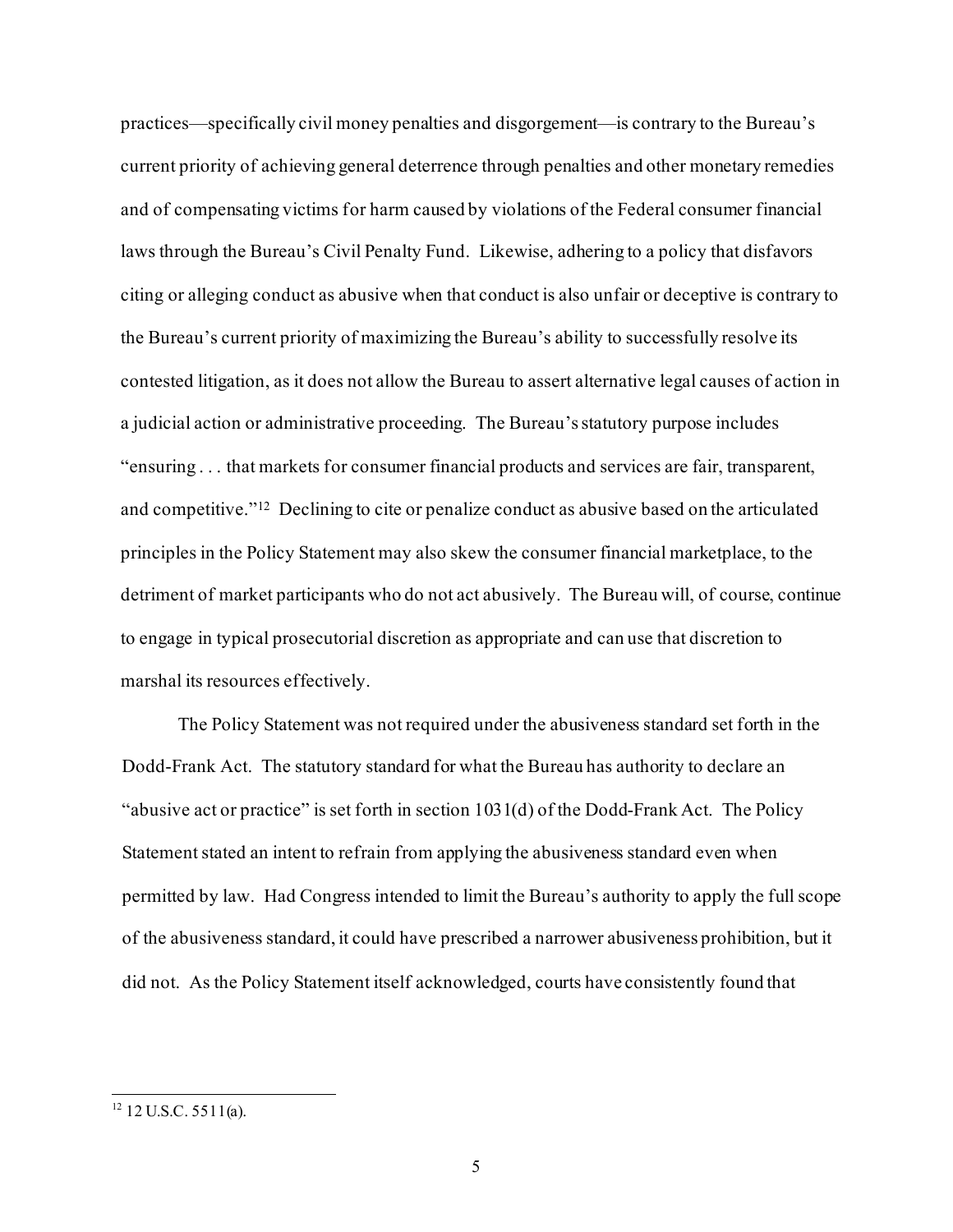section  $1031(d)$  provides sufficient notice for due process purposes. <sup>[13](#page-5-0)</sup> Moreover, because the Policy Statement did not create binding legal obligations on the Bureau or create or confer any substantive rights on external parties, it did not create any reasonable reliance interests for industry participants. Thus, rescinding the Policy Statement is consistent with the Bureau's statutory authority.

The Bureau has determined that it should exercise the full scope of its supervisory and enforcement authority to identify and remediate abusive acts or practices. On reconsideration, the Bureau has concluded the Policy Statement's effectiveness in accomplishing its stated purposes does not justify its potential to harm consumers and the marketplace. For these reasons, the Bureau is rescinding the Policy Statement and instead, in its discretion, intends to exercise its supervisory and enforcement authority consistent with the Dodd-Frank Act and with the full authority afforded by Congress consistent with the statutory purpose and objectives of the Bureau.

The statutory standard for what the Bureau has authority to declare an "abusive act or practice" is set forth in section 1031(d) of the Dodd-Frank Act. Specifically, section 1031(d) states that the Bureau shall have no authority under this section to declare an act or practice abusive in connection with the provision of a consumer financial product or service, unless the act or practice—(1) materially interferes with the ability of a consumer to understand a term or condition of a consumer financial product or service; or (2) takes unreasonable advantage of—

<span id="page-5-0"></span><sup>13</sup> *See, e.g.*, *CFPB v. All Am. Check Cashing, Inc.*, No. 16-cv-356, 2018 WL 9812125, at \*3 (S.D. Miss. Mar. 21, 2018) (rejecting vagueness challenge to the abusiveness prohibition); *CFPB v. ITT Educ. Servs., Inc.*, 219 F. Supp. 3d 878, 906 (S.D. Ind. 2015)("Because the CFPA itself elaborates the conditions under which a business's conduct may be found abusive—and because agencies and courts have successfully applied the term as used in closely related consumer protection statutes and regulations—we conclude that the language in question provides at least the minimal level of clarity that the due process clause demands of non-criminal economic regulation."); *Illinois v. Alta Colleges, Inc.*, No. 14-cv-3786, 2014 WL 4377579, at \*4 (N.D. Ill. Sept. 4, 2014) (rejecting vagueness challenge to abusiveness prohibition).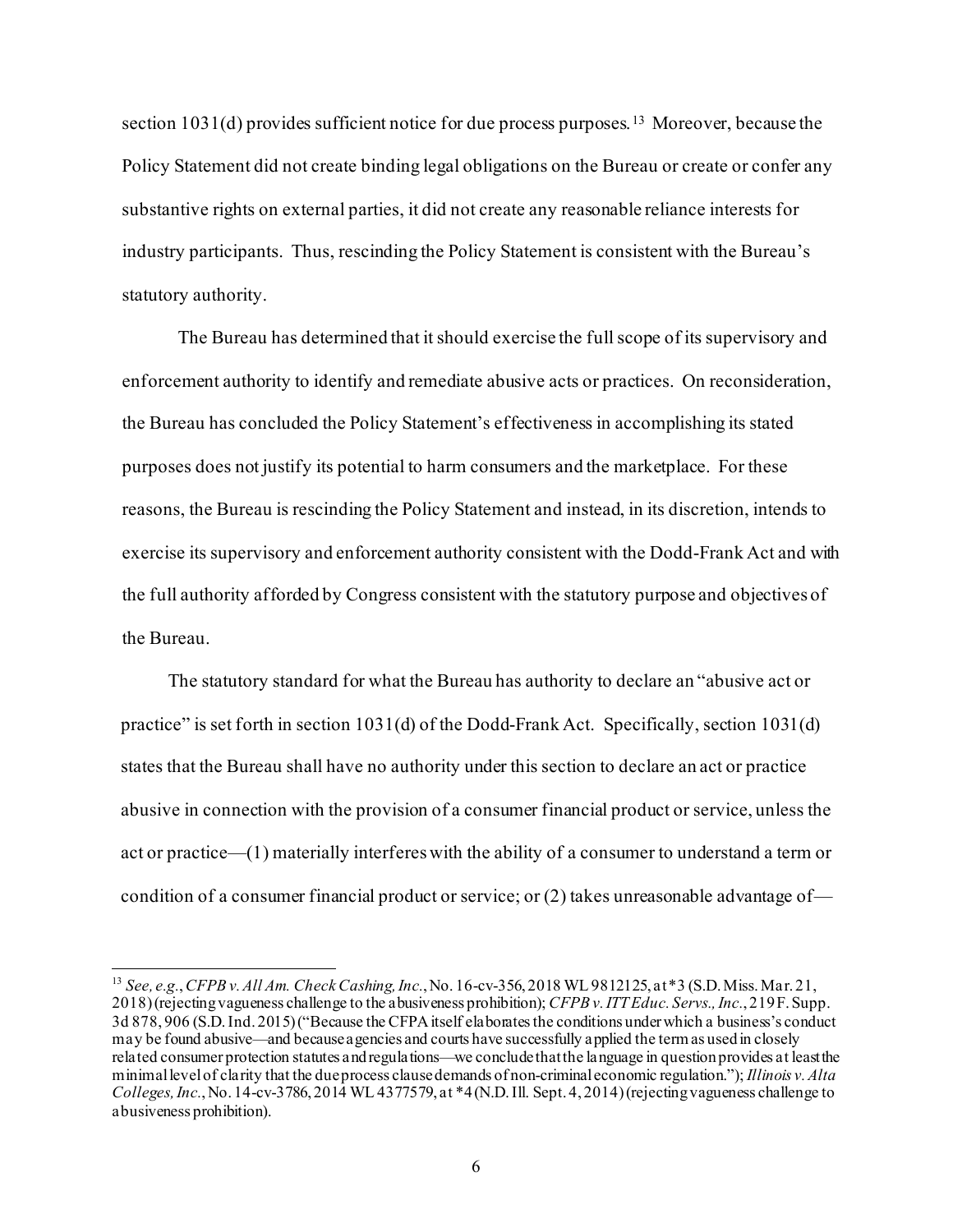(A) a lack of understanding on the part of the consumer of the material risks, costs, or conditions of the product or service; (B) the inability of the consumer to protect the interests of the consumer in selecting or using a consumer financial product or service; or (C) the reasonable reliance by the consumer on a covered person to act in the interests of the consumer. [14](#page-6-0) To demonstrate a violation of section 1031(d), the Bureau therefore must satisfy the specific elements of sections  $1031(d)(1)$ ,  $1031(d)(2)(A)$ ,  $1031(d)(2)(B)$ , or  $1031(d)(2)(C)$ . When the Bureau alleges an abusiveness violation, the Bureau intends to satisfy these elements. *Regulatory Requirements*: The Policy Statement constituted a general statement of policy exempt from the notice and comment rulemaking requirements of the Administrative Procedure Act (APA).<sup>[15](#page-6-1)</sup> It was intended to provide information regarding the Bureau's general plans to exercise its supervisory and enforcement discretion and did not impose any legal requirements on external parties, nor did it create or confer any substantive rights on external parties that could be enforceable in any administrative or civil proceeding. The rescission of this policy statement likewise is a general statement of policy exempt from the notice and comment rulemaking requirements of the APA. It is intended to provide information regarding the Bureau's general plans to exercise its supervision and enforcement discretion and does not impose any legal requirements on external parties or create or confer any substantive rights on external parties that could be enforceable in any administrative or civil proceedings. Because no notice of proposed rulemaking was originally required in issuing the Policy Statement, and is not required in issuing this rescission, the Regulatory Flexibility Act also does not require an initial or final regulatory flexibility analysis for this rescission. The Bureau has also determined that the rescission of the Policy Statement does not impose any new or revise any existing

<span id="page-6-0"></span> $14$  12 U.S.C. 5531(d).

<span id="page-6-1"></span> $15$  5 U.S.C. 553(b).